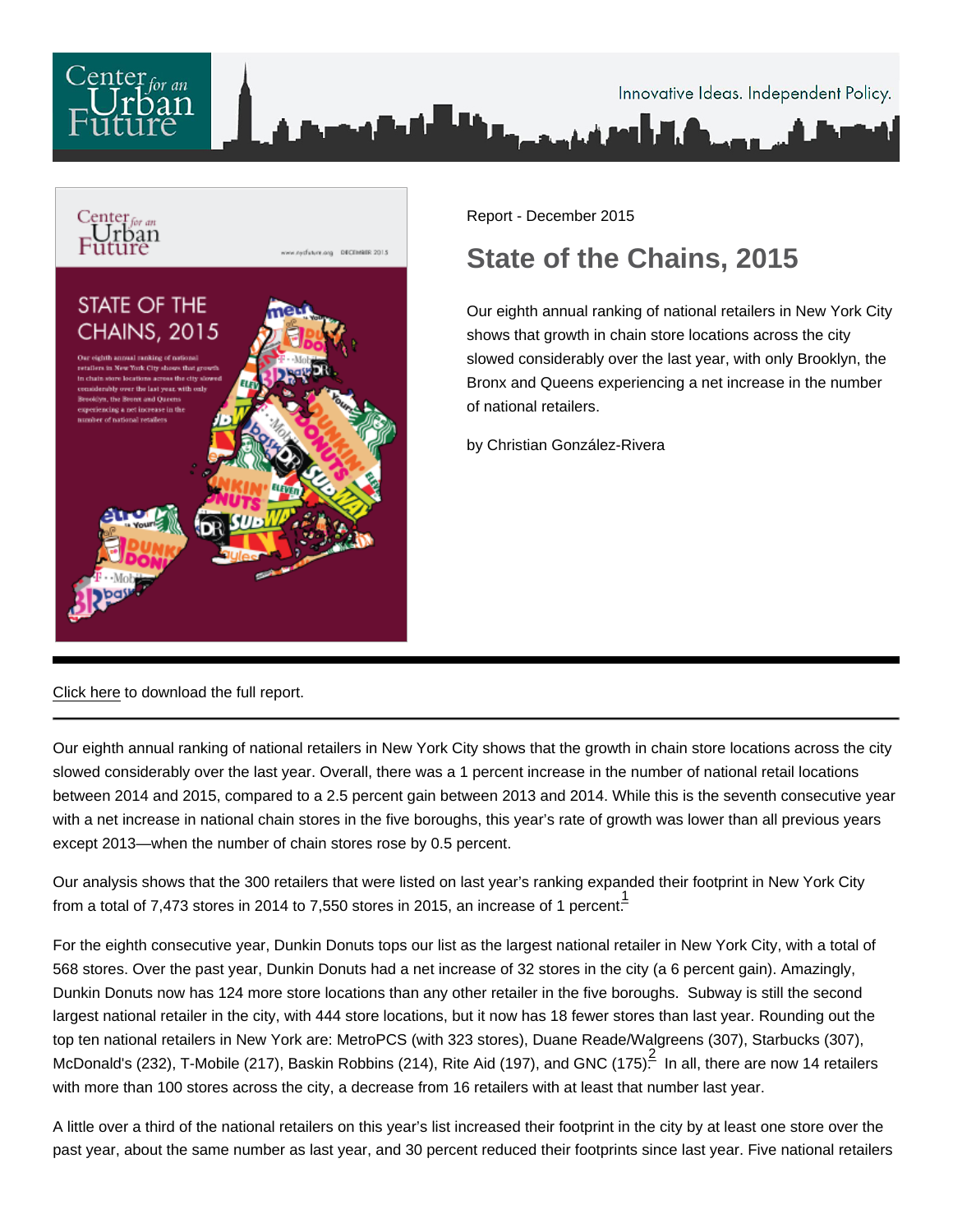closed all of their New York City locations since last year: Baja Fresh, Ecko Unltd., Frederick's of Hollywood, Montblanc, and Underground by Journeys. The remaining 37 percent of retailers did not have a net change in the number of locations in the city.

Brooklyn, the Bronx and Queens were the only boroughs to experience net increases in the number of national retailers, while the net number of locations declined in Manhattan and on Staten Island. Between 2014 and 2015 the number of chain store outlets in Brooklyn increased by 2.6 percent, going from 1,592 stores last year to 1,633 stores this year, the number in the Bronx increased 3.3 percent—from 914 stores in 2014 to 944 stores in 2015 and in Queens the number of locations increased 0.8 percent—from 1,735 stores in 2014 to 1,749 stores in 2015. The largest percentage decrease was on Staten Island, which went from 425 stores to 420, a decrease of 1.2 percent, followed by Manhattan (-0.1 percent—from 2,807 stores to 2,804).

Starbucks has more stores in Manhattan than any other national retailer, with 220 locations. In each of the other boroughs, Dunkin Donuts tops the list—it has 171 stores in Queens, 149 in Manhattan, 135 in Brooklyn, 80 in the Bronx and 33 on Staten Island.

Among the retailers with significant store growth over the past year:

- Sprint: 70 locations, up from 28 in 2014 and 24 in 2008
- Fossil: 11 locations, up from 4 in 2014 and also in 2009
- Sketchers: 11 locations, up from 7 in 2014 and 6 in 2009
- Nathan's: 25 locations, up from 17 in 2014 and 19 in 2009
- Coach: 18 locations, up from 13 in 2014 and 12 in 2009
- Just Salad: 19 locations, up from 14 in 2014 and 6 in 2009
- Crunch: 16 locations, up from 12 in 2014 and 10 in 2009
- T-Mobile: 217 locations, up from 181 in 2014 and 96 in 2009
- MetroPCS: 323 locations, up from 290 in 2014 and 7 in 2009
- GNC: 175 locations, up from 156 in 2014 and 110 in 2009
- Chipotle: 58 locations, up from 50 in 2014 and 25 in 2009
- Sunglass Hut: 30 locations, up from 23 in 2014 and 20 in 2009
- Checkers: 35 locations, up from 28 in 2014 and 17 in 2012
- Le Pain Quotidien: 36 locations, up from 30 in 2014 and 17 in 2008
- Michael's Stores: 9 locations, up from 4 in 2014 and 5 in 2008
- Equinox: 25 locations, up from 20 in 2014 and 2008
- Auntie Anne's: 25 locations, up from 20 in 2014 and 10 in 2008
- Taco Bell: 29 locations, up from 24 in 2014 and 19 in 2008

Among the retailers that closed a number of stores over the past year:

• Radio Shack: 37 locations, down from 113 in 2014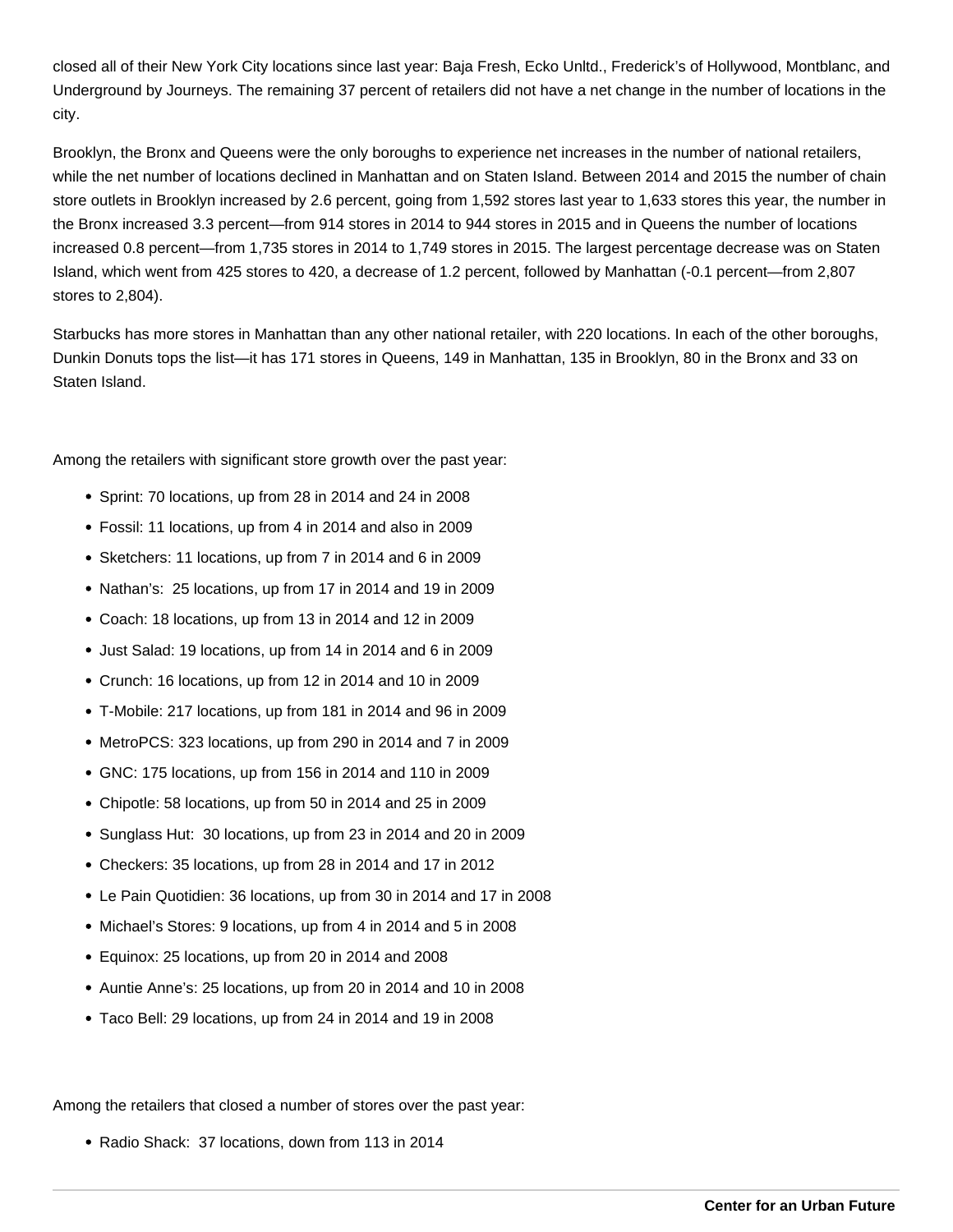- Jackson Hewitt Tax Service: 66 locations, down from 76 in 2014
- Bally Total Fitness: 3 locations, down from 15 in 2014
- Strawberry: 7 locations, down from 18 in 2014
- McDonald's: 232 locations, down from 243 in 2014
- Duane Reade/Walgreens: 307 locations, down from 318 in 2014
- Golden Krust: 59 locations, down from 69 in 2014
- Motherhood Maternity: 6 locations, down from 14 in 2014
- Carvel: 50 locations, down from 58 in 2014

Our report also charts retailer trends within the boroughs. Among the interesting trends we discovered this year:

- Most of Dunkin Donuts' expansion was in Brooklyn and Queens, where the chain added a net of 10 stores in each of the two boroughs.
- Manhattan lost 17 Subway locations. The retailer had a net loss of three locations in Brooklyn, two locations in the Bronx, and a net gain of four locations in Queens.
- 52 of the chains we include in this report have no locations outside of Manhattan, including Pret a Manger, Papyrus, Chop't, Tasti D-Lite, and Second Time Around.
- Five retailers have their only locations in Queens: Arby's, Panda Express, Gold's Gym, and Gordon's Jewels.
- Two retailers have their only locations on Staten Island: Arthur Treacher's and Bakers Shoes.
- Overall, 166 retailers have more of their stores in Manhattan than any other borough, 63 retailers have more of their stores in Queens than any other borough, 48 have the most stores in Brooklyn, 14 have the most in the Bronx and four have the most on Staten Island.

Every year, we add new national retailers to our ranking. This year, we added five new retailers: Joe Coffee, Soul Cycle, Blue Mercury, Maoz Vegetarian, and Dollar Tree. Including these new retailers, our complete list of [3](#page-3-0)00 retailers has 7,626 store locations across the five boroughs.

This year the 10001 zip code in Midtown/Koreatown that is home to the Manhattan Mall and the Herald Square shopping areas has the highest number of national retailer locations at 178. Zip code 10314, home of the Staten Island Mall, is a close second at 175 locations. Other zip codes with large numbers of retailers include 10003 in Manhattan's East Village (163 locations) and 10036 in Midtown West (153 locations). Brooklyn Heights 11201 has the largest number of national retailer locations in that borough at 146, with zip code 11234, home to Kings Plaza Shopping Center in Flatlands being a close second at 142 locations. In Queens, the Corona/Elmhurst zip code that is home to the Queens Center Mall, 11373 has the highest number of chain stores in that borough (137), and in the Bronx, Parkchester (10462) has the highest number of chain stores of any zip code in that borough (89).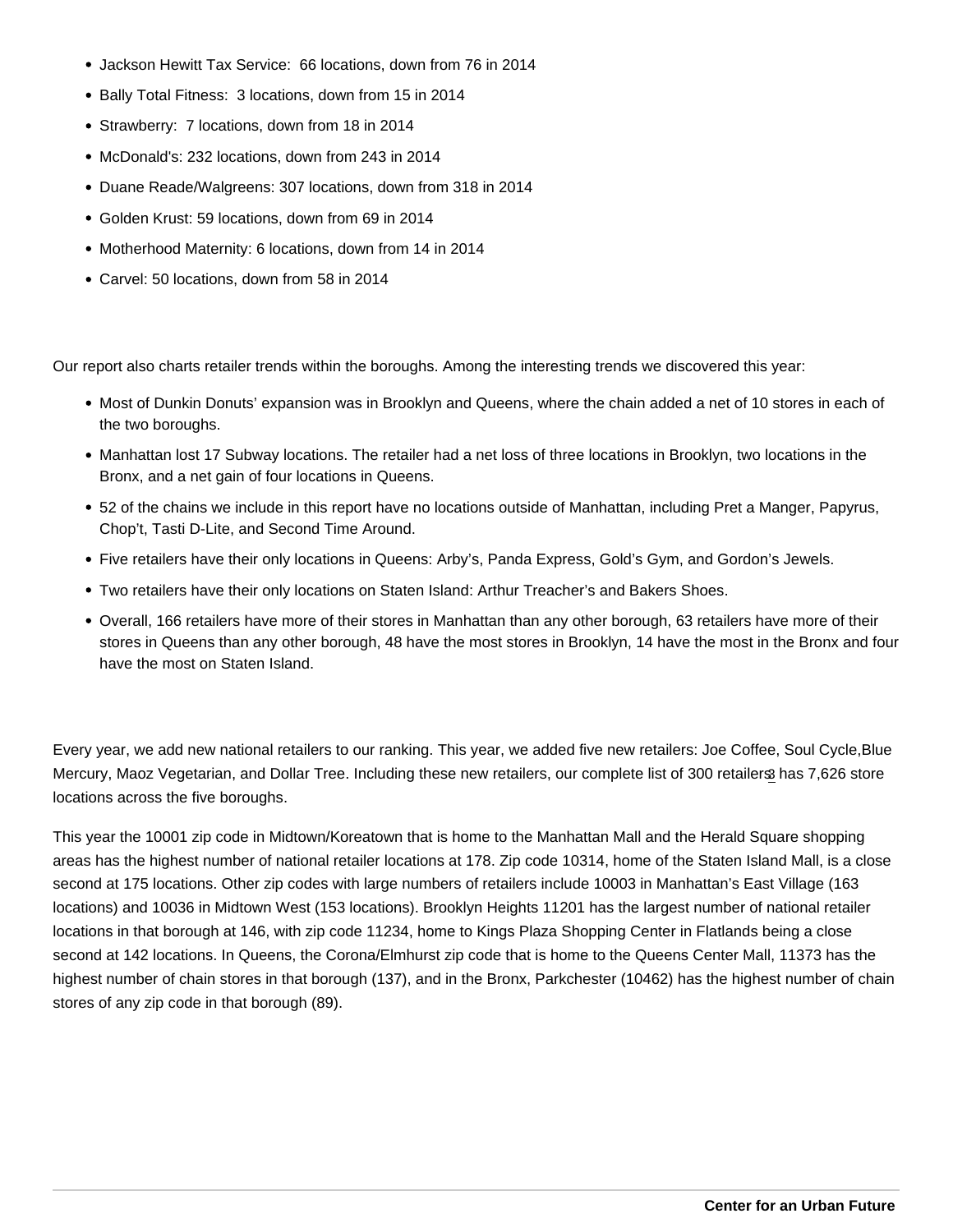<span id="page-3-0"></span>Many zip codes also saw significant increases in the number of locations over the past year. The zip codes with the largest year-over-year net increases were the Baychester/Co-op City zip code 10475, which gained 20 retailer locations, closely followed by the Brooklyn zip code covering Canarsie, 11239, which gained 18 locations. In Queens, Woodside 11377 and East Harlem 10029 in Manhattan each gained 8 locations, and Staten Island's Tottenville 10307 zip code gained two stores, the most of any zip code in their respective boroughs.

Manhattan still has the largest number share of national retailer locations in the city at 37 percent of all locations (a drop of 1 percent compared to last year), followed by Queens at 23 percent, Brooklyn at 22 percent (a gain of 1 percent), the Bronx at 13 percent and Staten Island at 6 percent. Manhattan also has the highest concentration of chain stores at 118 locations per square mile. The remaining boroughs have significantly fewer chain stores per square mile: Brooklyn (37), Queens (16), the Bronx (12), and Staten Island (7). Overall there are 25 chain stores per square mile and 1,077 New York City residents for every chain store location in the city.

The remainder of this report details a comprehensive ranking of national chains in New York city by their number of store locations, the number of store locations in each zip code, zip codes with the most and least number of chains and zip codes with the most and least number of chains by borough.

## [Click here](/pdf/State-of-the-Chains-2015-5.pdf) to download the full report.

1Our tally of chain stores in New York City was conducted between July and August of 2015, and is based on each retailers' store locator data taken at that time.

2 Duane Reade was purchased by Walgreens. Although there are still Duane Reade and Walgreens stores throughout the city, we counted all of these stores together.

3 Last year, there were also 300 retailers on our list. Five retailers from last year's list were removed this year because they closed all of their stores. But five new retailers were added.

This report was written by Christian González-Rivera and edited by Jonathan Bowles. Research support from Martin Yimand Jonah Bleckner.

General operating support for Center for an Urban Fu-ture has been provided by the Bernard F. and Alva B. Gimbel Foundation, Fund for the City of New York, the Lucius N. Littauer Foundation and the M&T Charitable Foundation.

## RELATED PRESS

## [Coffee giants continue to dominate the city's retail ma](http://www.crainsnewyork.com/article/20151222/REAL_ESTATE/151229984/coffee-giants-continue-to-dominate-the-citys-retail-market#utm_medium=email&utm_source=cnyb-dailyalert&utm_campaign=cnyb-dailyalert-20151222)rket

Crain's New York Business, by Daniel Geiger, December 22, 2015

## [2015 means closing time for these iconic restau](http://nypost.com/2015/12/27/2015-means-closing-time-for-these-iconic-restaurants/)rants

New York Post, by Jennifer Gould Keil , December 27, 2015

## [Retail Chains See Slow Growth in NY](https://commercialobserver.com/2015/12/retail-chains-see-slow-growth-in-new-york-city/)C

Commercial Observer, by Liam La Guerre, December 22, 2015

# [Our Take: The State of the Cha](http://www.nypress.com/local-news/20151229/our-take-the-state-of-the-chains)ins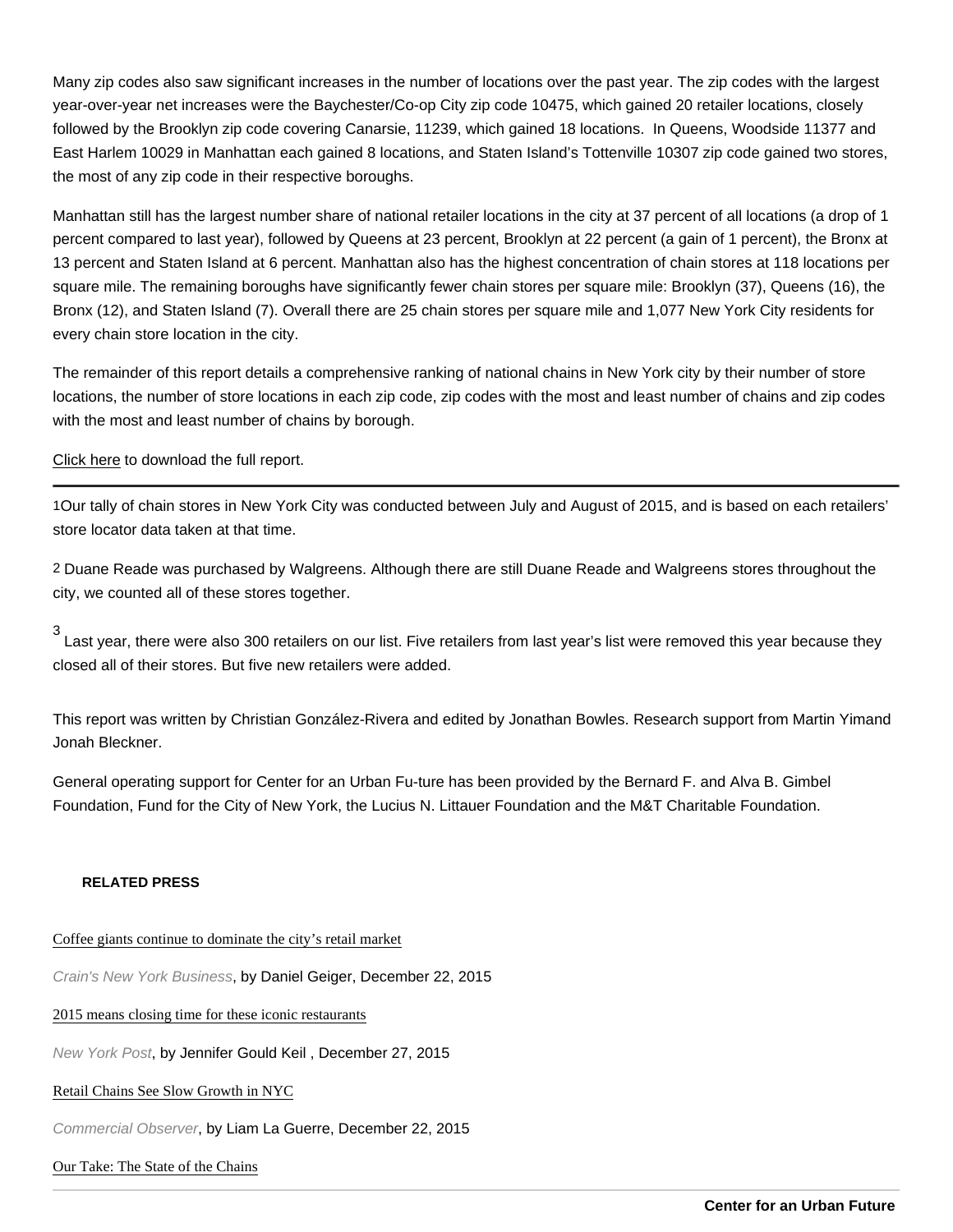Straus Media, December 29, 2015

## [KFC going back to the Colonel's fried chicken ways, reoutfitting stores and kit](http://www.bizjournals.com/newyork/news/2016/04/04/kfc-redo-stores-return-to-colonel-chicken-method.html)chens

New York Business Journal, by Teresa Novellino, April 04, 2016

[30 chain store locations closed on Staten Island in](http://www.silive.com/news/index.ssf/2015/12/chain_stores_decreasing_on_sta.html) 2015

Staten Island Advance, by Tracey Porpora, December 23, 2015

## [E.V. still among tops for chain stor](http://thevillager.com/2015/12/31/e-v-still-among-tops-for-chain-stores/)es

The Villager, by Yannick Rack, December 31, 2015

## [Starbucks super-cafe, clash are both bre](http://thevillager.com/2016/04/14/starbucks-super-cafe-clash-are-both-brewing/)wing

The Villager, by Yannic Rack, April 14, 2016

### [10 Must Reads for the CRE Industry Today \(December 22,](http://nreionline.com/industry-buzz/10-must-reads-cre-industry-today-december-22-2015) 2015)

National Real Estate Investor, by Elaine Misonzhnik, December 22, 2015

### [Bronx braced for a retail boom as prices draw developers to an untapped](http://rew-online.com/2015/12/30/bronx-braced-for-a-retail-boom-as-prices-draw-developers-to-an-untapped-market/) market

Real Estate Weekly, by Dan Orlando, December 30, 2015

## [A New Kind of Grindhouse for the Meatpacking Dist](http://chelseanow.com/2016/04/a-new-kind-of-grindhouse-for-the-meatpacking-district/)rict

Chelsea Now, by Scott Stiffler , April 13, 2016

## [NYC's Most Ubiquitous Chain Is…](http://gothamist.com/2015/12/23/nyc_chain_stores.php)

Gothamist, by Nell Casey, December 23, 2015

## [Don't believe what they say, believe what they](http://www.crainsnewyork.com/article/20160110/BLOGS01/301109993/dont-believe-what-they-say-believe-what-they-do) do

Crain's New York, by Greg David, January 11, 2016

## [Chew on This: Fast Food Can Lead to Health R](http://www.norwoodnews.org/id=21037&story=chew-on-this-fast-food-can-lead-to-health-risks/)isks

Norwood News, by Javier Acosta, May 12, 2016

## [10 Must Reads for the CRE Industry To](http://nreionline.com/industry-buzz/10-must-reads-cre-industry-today-december-22-2015)day

National Real Estate Investor, by Elaine Misonzhnik, December 22, 2015

## [Sheepshead Bay Among Top 10 Brooklyn Neighborhoods With The Most National Fra](http://www.sheepsheadbites.com/2015/12/sheepshead-bay-among-top-10-brooklyn-neighborhoods-with-the-most-national-franshises/)nchises

Sheepshead Bites, by Alex Ellefson, December 23, 2015

## [Starbucks nears deal for new roastery in Meatpacking D](http://therealdeal.com/2016/01/11/starbucks-nears-deal-for-new-roastery-in-meatpacking-district/)istrict

The Real Deal, by Mark Maurer, January 11, 2016

#### [How can cities save their small business](http://www.curbed.com/2016/10/17/13291184/small-business-gentrification-historic-preservation)es?